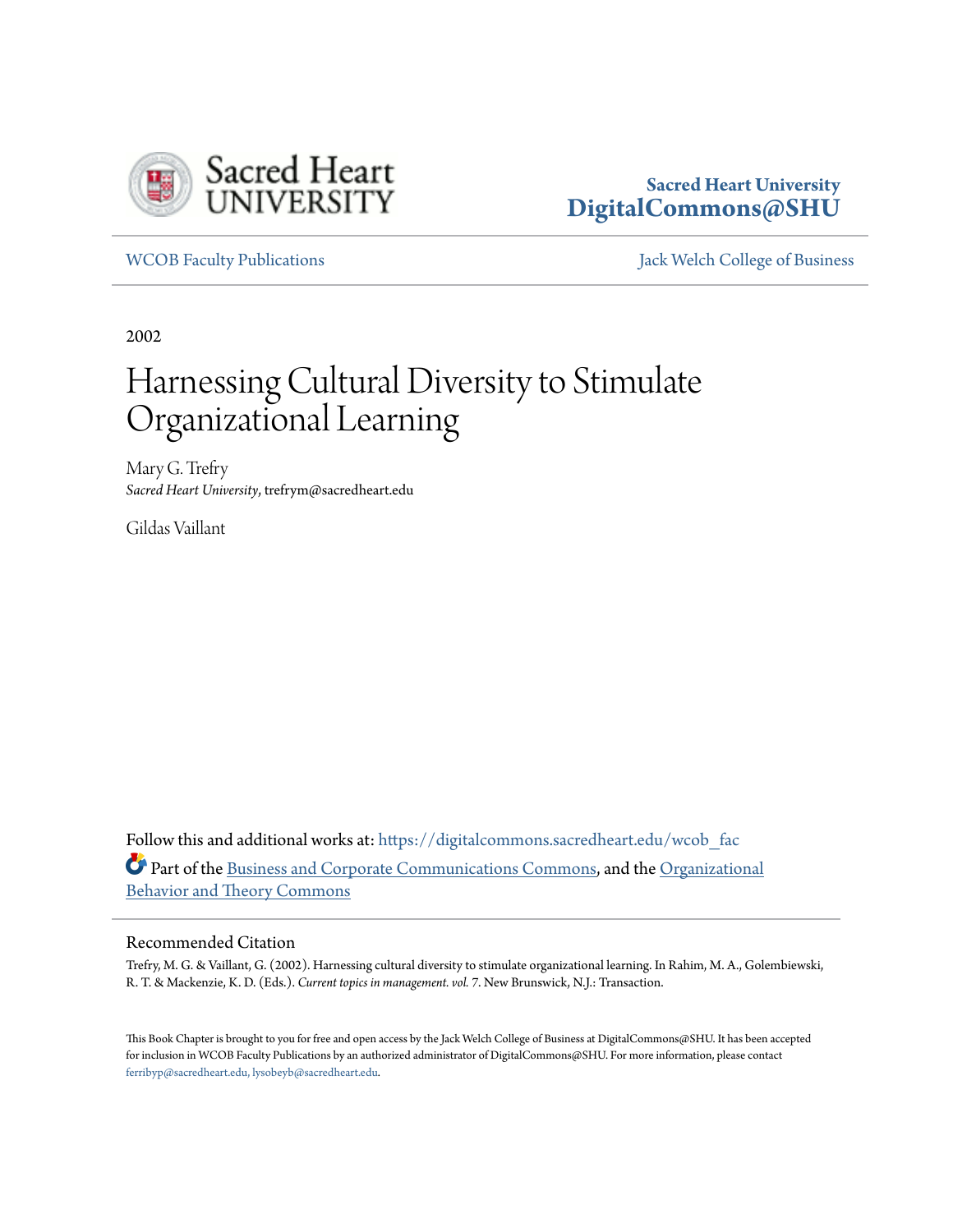## **HARNESSING CULTURAL DIVERSITY TO STIMULATE ORGANIZATIONAL LEARNING**

#### Mary G. Trefry and Gildas Vaillant

An exploration of the relationship between cultural diversity and organizational learning seems particularly appropriate as we enter the twenty-first century. Globalization efforts and demographic changes in today's organizations have increased interaction among employees from different cultural backgrounds as well as among employees who may differ from each other along gender, racial, ethnic, religious, or numerous other dimensions. Multicultural organizations will thus become the norm rather than the exception in the years to come. At the same time, there has been an on-going search for ways to make organizations more effective as it has become evident that doing what achieved success five years ago or even last year does not necessarily guarantee success today.

Efforts to understand and deal with these trends have been reflected in management research and popular press management literature. During the past two decades increasing attention has been paid to issues relevant to multicultural organizations. Diversity literature has exploded as organizations try to deal with the challenges and make people aware of the opportunities of multicultural diversity (Cox & Blake, 1991; Fernandez & Barr, 1993; Gardenswartz & Rowe, 1993; Gentile, 1996; Golembiewski, 1995; Thomas & Ely, 1996). Cross-cultural management literature has heightened awareness that techniques and practices that work successfully in one culture may not work in other cultures (Adler, 2002; Hofstede, 1997; Laurent, 1983; Schneider & Barsoux, 1997; Trompenaars, 1993). Meanwhile the continuiqg search for organizational effectiveness has stimulated emphasis on organizational learning in academic literature (e.g., Cohen & Sproull,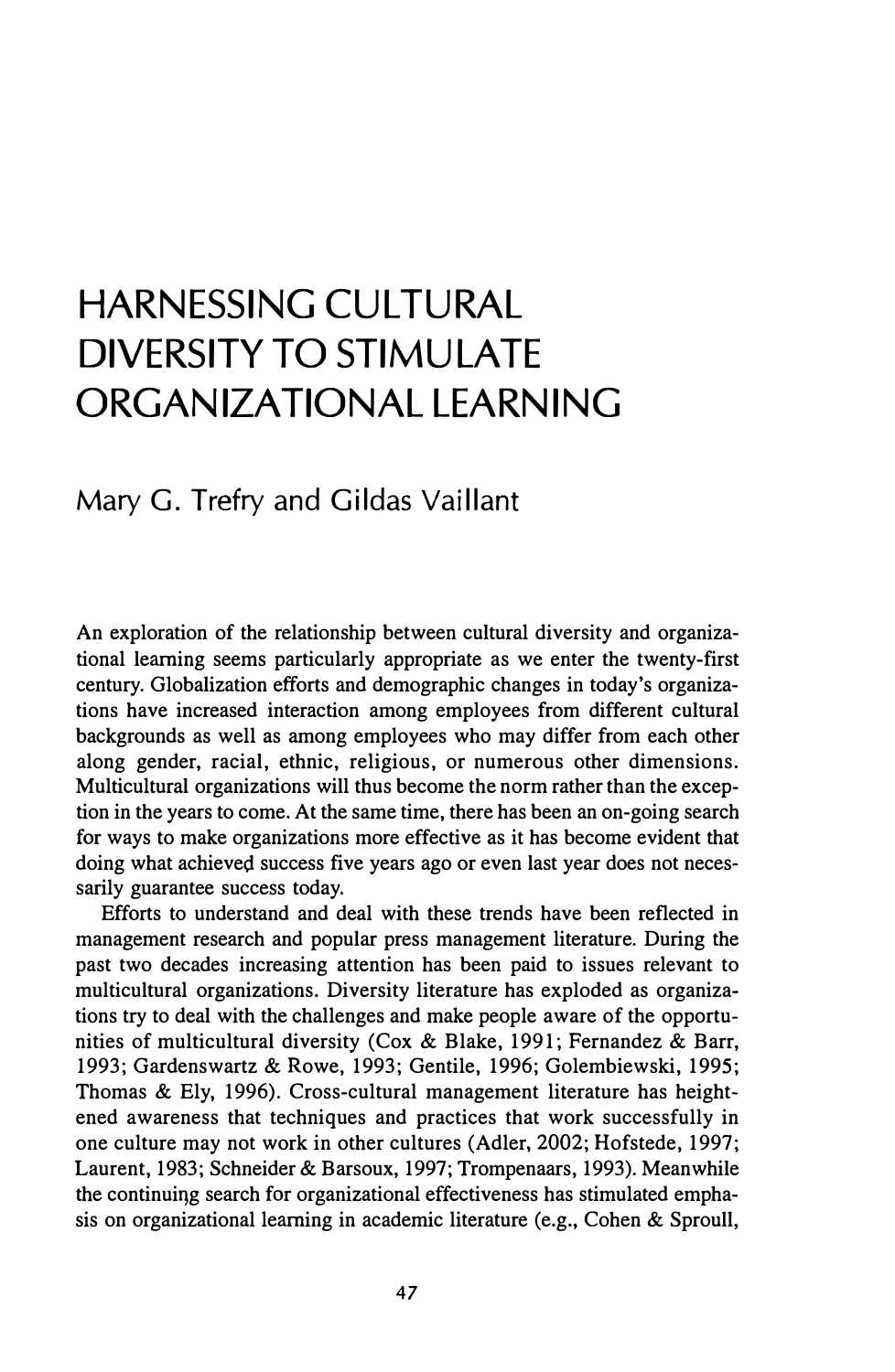1991; Huber, 1991; Popper & Lipshitz, 1998; Schwandt & Marquardt, 2001; Simon, 1991) and on learning organizations in popular management literature (e.g., Chawla & Renesch, 1995; Gilley & Maycunich, 2000; Marquardt, 1996; Senge, 1990; Senge et al., 1999; Yeung, Ultrich, Nason, & Von Glinow, 1999).

Yet these streams of management thought and literature have essentially remained discrete. Golembiewski's (1995) statement that "diversity provides rich data, challenges as well as tests assumptions, and otherwise serves learning" (p. 14) is one of few explicit mentions of diversity's potential for organizational learning. Although efforts to promote organizational learning and to deal with employee diversity have each had substantial impact on management practice during the past decade, surprisingly little connection has been made between practices relevant to both. In this chapter we explore the potential links between cultural diversity and organizational learning and discuss implications of the relationship.

The major contention advanced in this chapter is that cultural diversity. of employees in organizations has the potential to stimulate significantly organizational learning. The mere presence of cultural diversity in an organization does not guarantee that organizational learning will take place, however. Conditions to foster the learning must be in place. We believe that organizations that truly value and capitalize on differences of perspectives inherent in a culturally diverse workforce can develop a competitive advantage by enabling diverse employees to learn from each other, by challenging the organization's own past experience, and by applying the learning to optimize organizational strategies, structures, policies, and processes.

To explore potential synergy between cultural diversity of employees and organizational learning, the chapter presents relevant ideas from multicultural diversity, cross-cultural, organizational learning, and learning organization literatures, highlights parallels between individual learning in multicultural environments and organizational learning, and suggests an alternative way to conceptualize organizational learning. The potential relationship between cultural diversity and organizational learning is discussed, including inherent benefits and implications for organizational practice.

#### **DEFINING CULTURAL DIVERSITY AND ORGANIZATIONAL LEARNING**

First, a brief look at some relevant cultural diversity and organizational learning concepts is appropriate. A thorough review of the literatures, however, is neither feasible nor the intention here. Rather the purpose is to highlight interesting issues that seem germane to our exploration.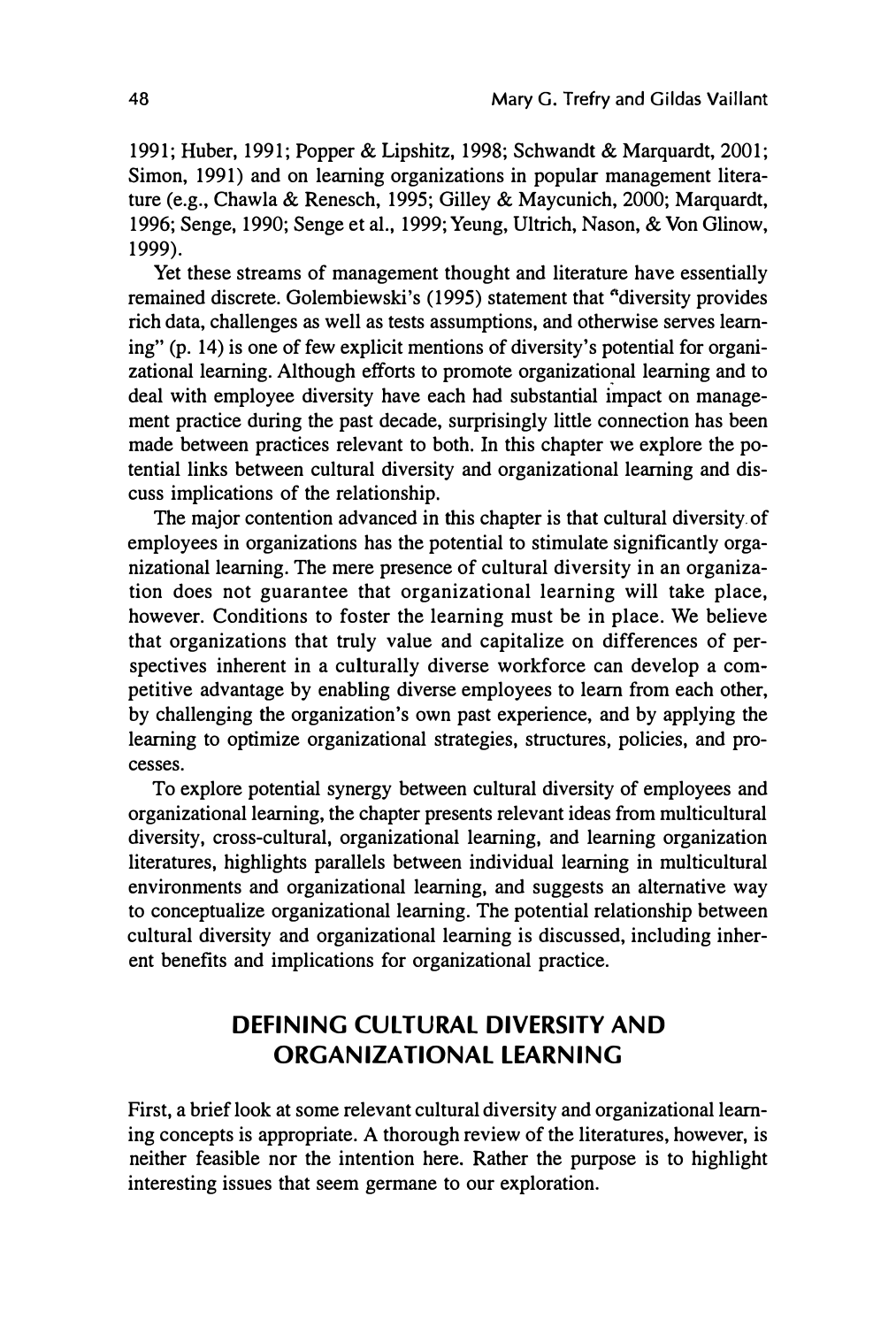#### Cultural Diversity

Even a cursory glance at the multicultural diversity literature makes it clear that the term diversity is understood in various ways, with each conceptualization leading to exploration of different questions, issues, and ,organizational practices. Some authors (e.g., Gardenswartz & Rowe, 1993; Loden & Rosener, 1991) have taken the approach of identifying dimensions of diversity, even breaking categories down into primary and secondary dimensions of diversity. Others (e.g., Golembiewski, 1995; Thomas & Ely, 1996) advocate including differences presented by numerous identity groups. Our own preferred definition is broad—with diversity encompassing any kinds of characteristics, background, group membership, or behavior that make people different. In this chapter, however, we focus attention on cultural diversity in organizations spanning national borders or having employees from numerous. national/ethnic cultures. Certainly, though, the same arguments could be made for diversity stemming from other kinds of differences.

The prevalent approach to cultural diversity has had a distinct problemsolving orientation. Indeed, only recently has there been much mention of the potential that multicultural diversity offers for organizational effectiveness (Joplin & Daus, 1997; Robinson & Dechant, 1997; Thomas & Ely, 1996). In practice, inherent differences are often viewed as problematic because they contribute to interaction challenges that must somehow be *solved.* To be sure, when diverse people work together to accomplish organizational goals, they are likely to approach achievement of those goals quite differently. Indeed, there may even be differences in how appropriate the orgahizational goals are deemed to be. What we are suggesting, however, is that organizations move past a problem-solving mindset to recognizing the very real opportunities presented by cultural diversity in the organization. In addition to opportunities now commonly cited, such as matching employees with diverse customers, better exploration of issues, problems and decisions, as well as increased creativity and innovation (Adler, 2002; Robinson & Dechant, 1997; Schneider & Barsoux, 1997; Thomas & Ely, 1996; Weiss, 1996), we are urging organiza ,tions to recognize cultural diversity's potential for stimulating learning at both individual and organizational levels.

Understanding the effects of diversity on convergent and divergent processes in organizations provides insight into how diversity can facilitate organizational learning. Adler (2002) suggests that diversity is most likely to cause problems in convergent processes in organizations-when employees need to think or to act in similar ways. Communication (converging on similar meanings) and integration (converging on similar actions) is more difficult because of the potential for misunderstanding and disagreement among diverse employees. In divergent processes, however, diversity is a decided benefit. Different perspectives are advantageous when an organization wants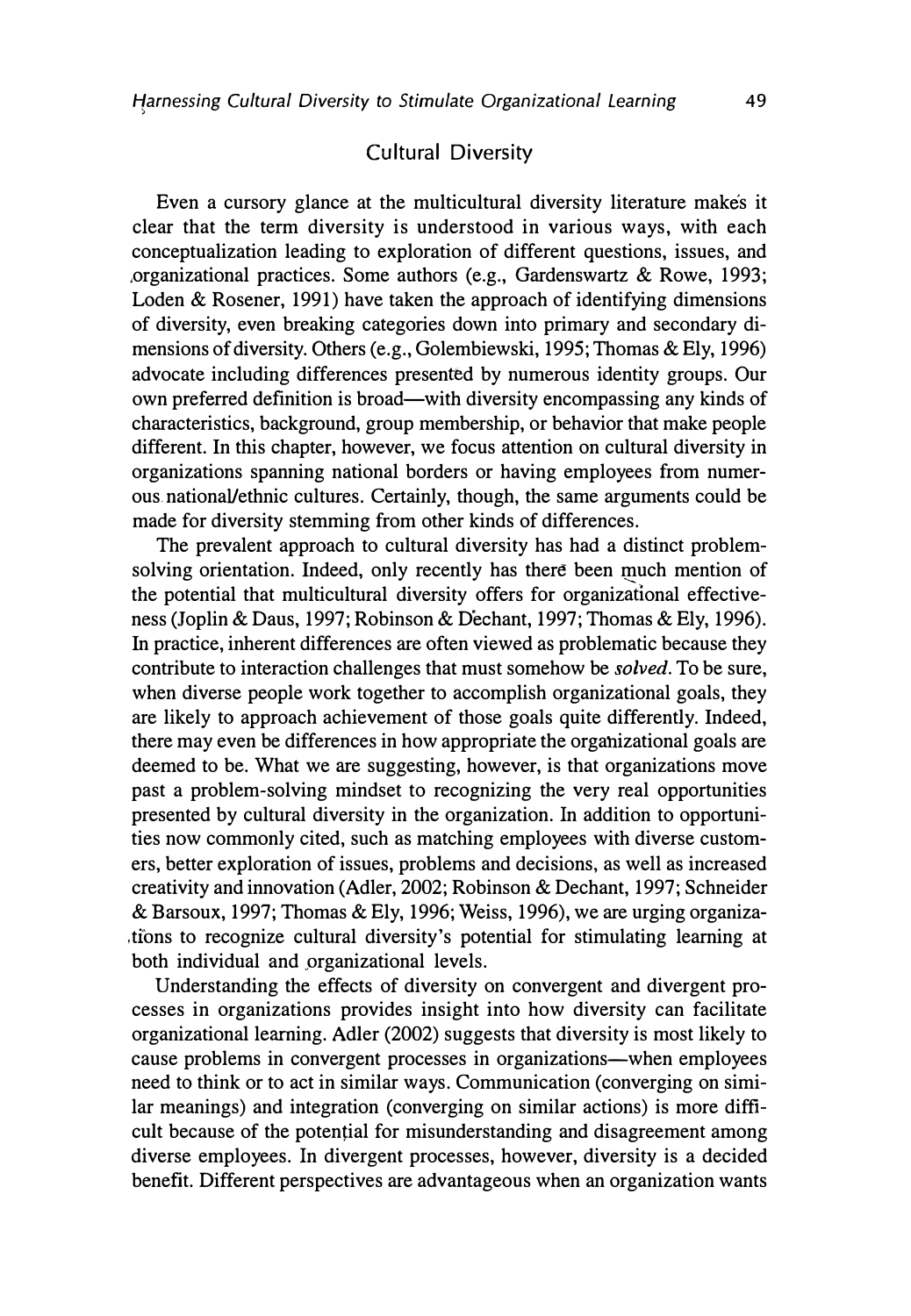to expand its approach, reposition itself, explore a broader range of ideas, or assess trends that might affect the organization-when it wants to *learn.*

#### Organizational Learning

Most organizational learning researchers freely admit that, despite recent interest in the topic, numerous conceptual problems remain (Argyris  $\&$  Schön, 1996; Cohen & Sproull, 1991; Easterby-Smith, Burgoyne, & Araujo, 1999; Popper & Lipshitz, 1998). Argyris and Schön (1996) suggest that the conceptual ambiguity exists because there are two vastly different communities interested in the ideas—academic researchers and practitioners such as managers and consultants. Thus, organizational learning also has a lack of clarity in definition as well as a similar divergence of conceptual and practical issues studied in the literature.

McGill and Slocum (1993) define organizational learning as "the process by which managers become aware of the qualities, patterns, and consequences of their own experiences, and develop mental models to understand these experiences" (p. 2). Huber (1991) explains that "an organization learns if any of its units acquires knowledge that it recognizes as potentially useful to the organization" (p. 126).

Cook and Yanow (1993) suggest that theories of organizational learning have generally taken one of two approaches, which share some common ideas about the nature of learning but which differ in focus. Many authors (e.g., Argyris & Schön, 1996; Simon, 1991) have explored how individuals learn in organizational contexts. The second approach (e.g., Cyert & March, 1963; Duncan & Weiss, 1979; Weick, 1991) has applied theories of individual learning to organizations, positing that organizations can learn because they possess cognitive capacities equivalent to those of individuals. Not surprisingly, there has been substantial debate about whether organizations, as entities, are capable of learning.

For our purposes, the questions of whether an organization is a cognitive entity capable of learning or whether organizational learning results from aggregated individual learning are not critical issues. Both individual *and* organizational learning are important if organizations are to be successful in achieving their goals. Moreover, the issue is not *how* the organization learns but that learning *can* take place, if conditions are right to foster it. Individuals can learn and their aggregated learning can influence what the organization "knows." Moreover, the resulting organizational learning will undoubtedly be more than the sum of what individuals learn (Schwandt & Marquardt, 2001). Yet unless organizations pay attention to integrating the knowledge at the organizational level, the learning remains haphazard, isolated in various pockets of the organization, and does not achieve the maximum impact.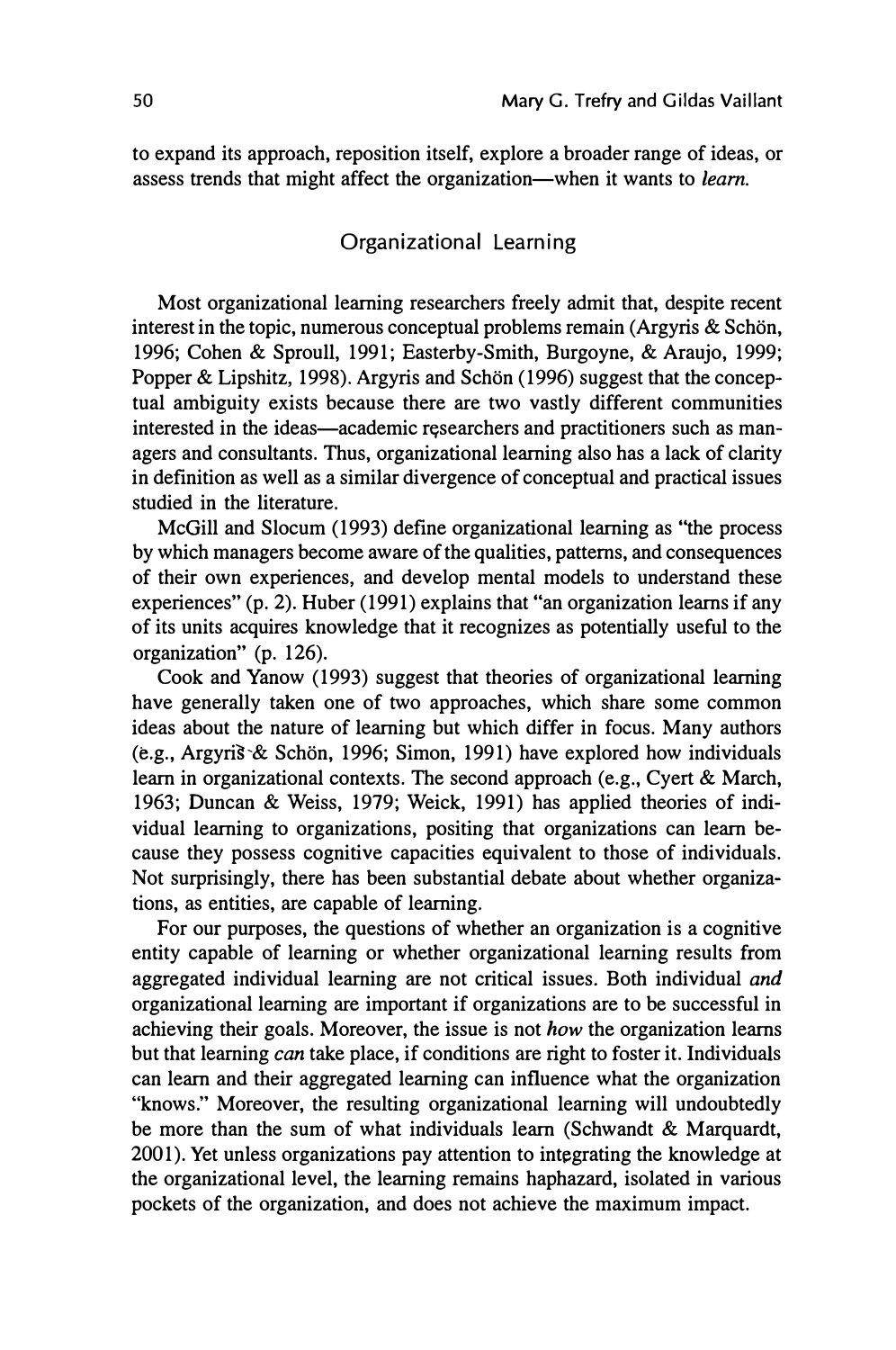Easterby-Smith (1997), in a review of organizational learning disciplines, describes a "cultural perspective," which views culture, whether in an organizational or national form, as both a cause and effect of organizational learning. Easterby-Smith contends, however, that this cultural perspective has emphasized: (a) questioning whether learning ability is an attribute of particular national cultures; (b) questioning the transfer of ideas among cultures plus, more specifically, whether models developed in one culture are appropriate in other cultures; and (c) suggesting that the very concept of learning may vary in different cultural contexts. Recognition of using differing cultural perspectives as an impetus to organizational learning seems strangely absent in this cultural perspective, however.

The contention that ideas and models are context specific and difficult to transfer elsewhere is well supported in the cross-cultural literature (Hofstede, 1997; Schneider & Barsoux, 1997; Trompenaars, 1993). Indeed, this difficulty of transferring learning into different cultures makes it all the more imperative that organizations with culturally diverse workforces and organizations with operations in numerous cultures develop ways to integrate different perspectives into new frames of reference the organization can use to understand and evaluate what it does.

Popular management literature has emphasized applied organizational learning, normally associated with the label of *the learning organization.*  The learning organization literature is both pragmatic and full of prescriptions (Garvin, 1993; Marsick & Watkins, 1999; Nevis, DiBella, & Gould, 1995; Senge, 1990; Senge et al., 1999). Certainly, however, the emphasis in this stream of literature on awareness of mental models, deeply ingrained assumptions and beliefs about how things work, is consistent with the idea we are proposing regarding organizational learning facilitated by cultural diversity. It is by making mental models explicit and, furthermore, challenging and broadening them that individuals and organizations learn. The exploration of the differing assumptions and perspectives of culturally diverse people is one way to surface and challenge mental models. Surprisingly, however, the learning organization literature makes little mention of this basically untapped potential of cultural diversity. Gregory (in Senge et al., 1999) contends that "the link between diversity and learning is all too rarely made" (p. 277).

 $t$  , and the construction of the construction of the construction of the construction of the construction of the construction of the construction of the construction of the construction of the construction of the constru

#### **A POTENTIALLY SYNERGISTIC RELATIONSHIP**

Our focus on potential synergy between cultural diversity and organizational learning grew out of discussions of interviews conducted with members of multicultural teams in Luxembourg (Trefry, 2000). The respondents reported benefits of cultural diversity in their teams which echo the advantages typi-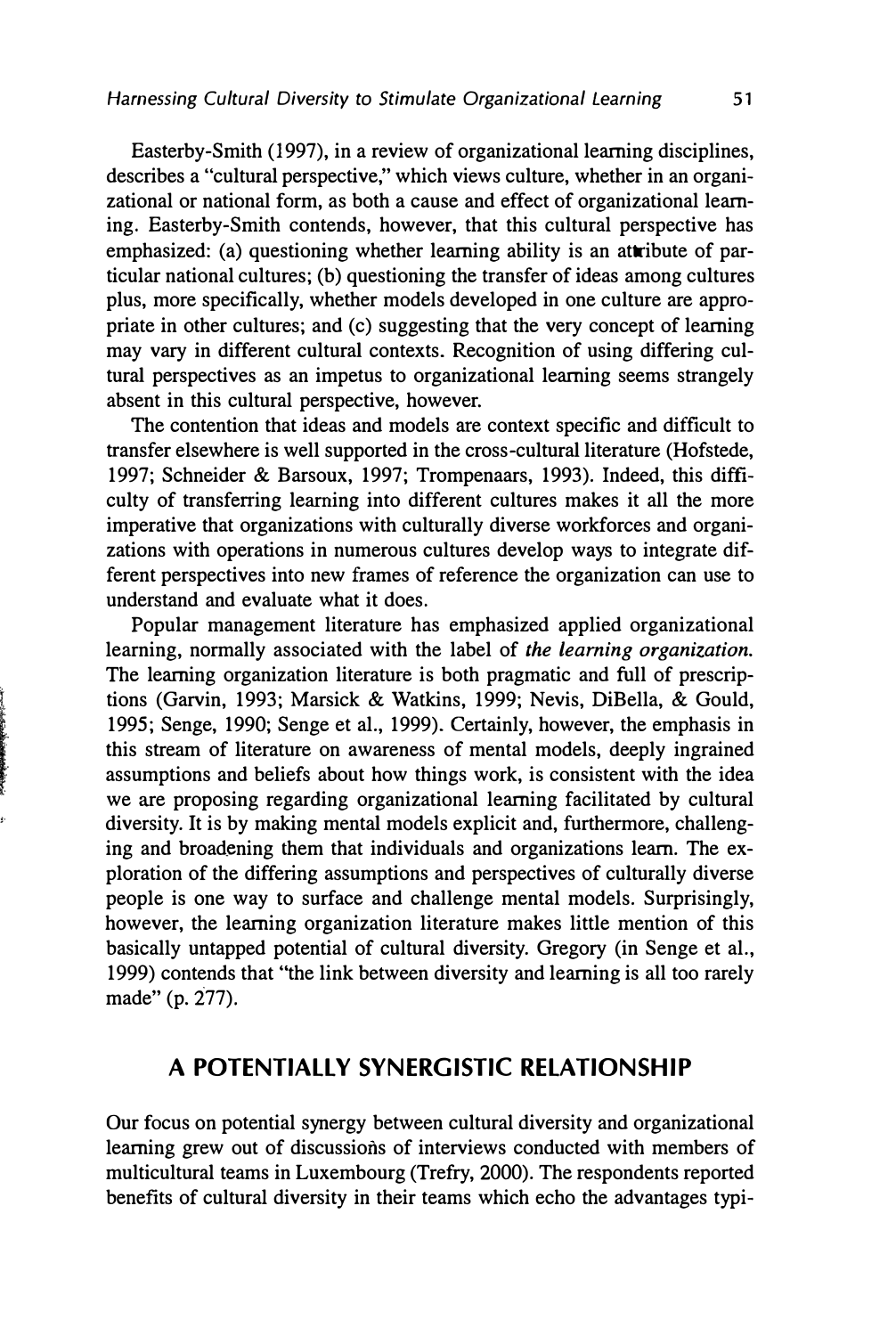cally cited in the diversity and cross-cultural management literature. Particularly striking, however, was how those interviewed, without exception, stressed the *personal* benefits of working in a multicultural environment-benefits such as increased adaptability, flexibility, and readiness to accept people. The multicultural team members reported growing ability to cope with the unexpected and thus enhanced self-confidence. In addition, respondents talked about how exposure to different perspectives forced them to re-examine their own perspectives and resulted in development of broader personal perspectives (Trefry, 2000).

The parallels between the personal learning these multicultural team members described and some of the rhetoric in popular management learning organization literature (Marquardt, 1996; Senge, 1990; Senge et al., 1999) was fascinating. Our discussion of the common issues led to the development of some premises which help to explain how we think the link between cultural diversity and organizational learning may work.

*1. Exposure to differences in perspectives (from whatever influences) can serve as an impetus to on-going examination of our own beliefs, values, and perspectives, whether at a personal level or at an organizational level.* As Gentile (1996) eloquently asserts, "it is precisely through our interactions and confrontations with difference-of perspective, of prior experience, of style, of identity—that we come to recognize the limits of our own perspectives, experiences, and styles" (p. 1).

*2. Thoughtful examination of our beliefs, values and perspectives and how they compare with the beliefs, values and perspectives of others often leads to the broadening of our own perspectives.* At an organizational level examination of differences in beliefs, values and perspectives will mean a broadening of the criteria used to understand and explore any given issue.

*3. Broadening our perspectives can also be explained as expansion of our frames of reference, or mental models, that we use to perceive and interpret issues and situations.* It is this expansion of our frames of reference that creates the real potential for both individual and organizational learning.

*4. Expanded frames of reference can spur increased flexibility and adaptability in individual as well as organizational behavior.* Flexibility is enhanced because it becomes easier to see a broader range of possible actions and responses.

*5. The broadened perspectives and flexibility to respond to unexpected or changing circumstances, described as personal benefits by respondents working in multicultural teams, can, at an organizational level, offer potential for increased organizational effectiveness and competitive advantage, the often-stated goals of organizational learning.* Pascale (1990) suggests that continual learning is synonymous with the flexibility and self-renewal that enables organizations to be successful over time. Surviving organizations "constantly and obsessively question their modus operandi. It is this con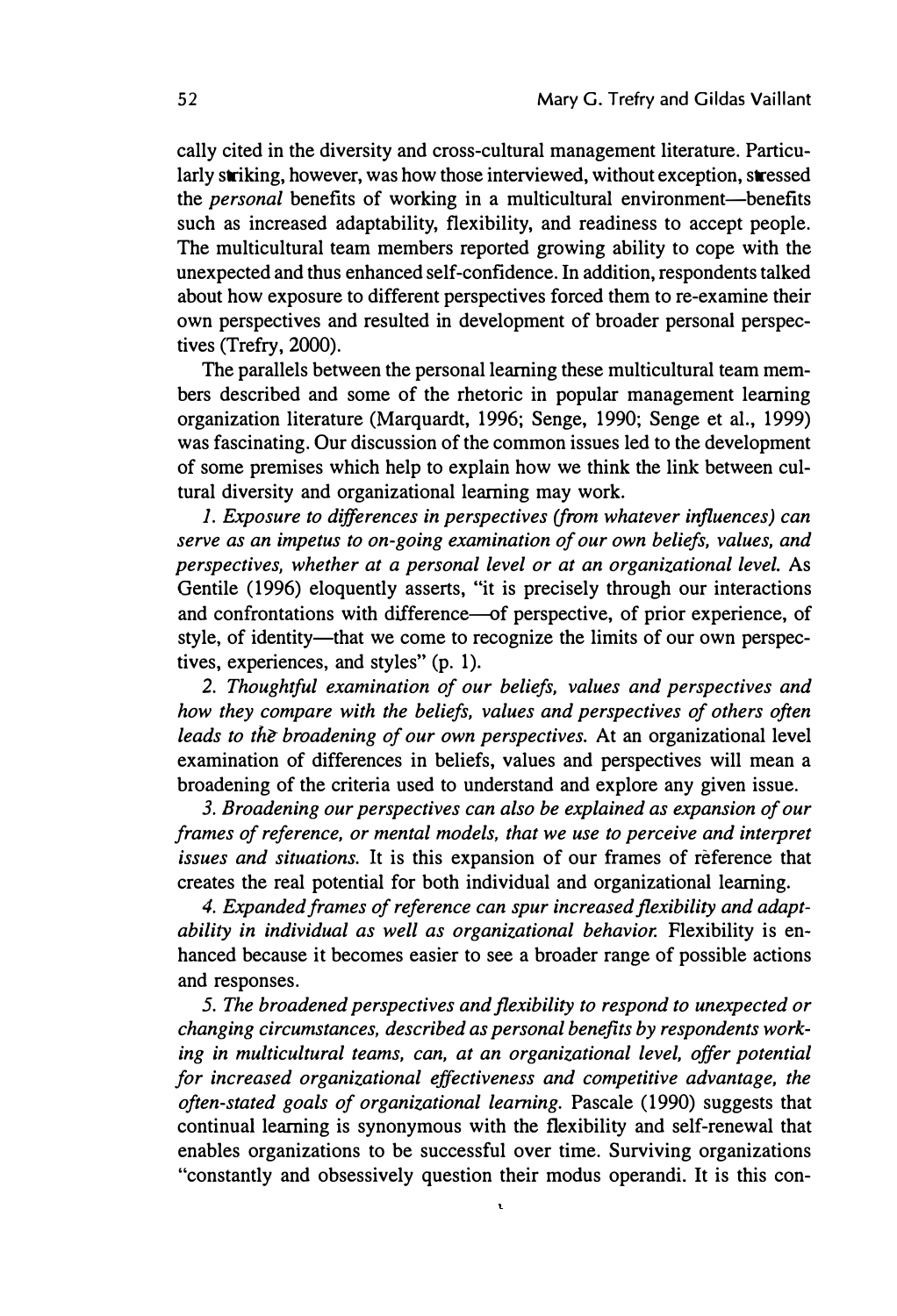tinual questioning that generates the next paradigm ... and the next ... and the next" (p. 29). Indeed, a continuous exploration of what we know and how we do things in organizations is at the heart of organizational learning.

Thus, we focus our exploration on the potential contribution of cultural diversity to organizational learning by proposing an alternative way to conceptualize organizational learning:

Both individuals and organizations "learn" from expanding the frames of reference through which they view and interpret what they see and experience.

There are subtle differences here from McGill and Slocum's (1993) emphasis on awareness and development of mental models. We believe that learning involves more than just understanding our current and past experiences and being able to explain them with our mental model/frame of reference. Rather learning involves not only recognition of but also challenging our current frames of reference, sometimes breaking our existing links among assumptions and conclusions. Furthermore, learning involves expanding our current frames into broader, more sophisticated frames of reference that take additional factors into account and that can reconcile differing and even contradictory perspectives.

Frames of reference act much like a window frame, which literally frames what one sees through a window. The frame emphasizes whatever lies within it and obscures outlying images. The same situation, however, can be viewed through multiple frames of reference. Two people using different frames of reference may *see* and understand something quite different.

Individuals in organizations use their own perceptual lenses and frames of reference to see and understand what the organization does but, over time, many common organizational frames of reference are built up. These frames of reference represent the organization's collective assumptions and beliefs about its relationship to customers and about how to conduct business. True, frames of reference stem from the insight of individuals but, like organizational culture, there is a high degree of commonality in how people in an organization view what happens and how they interpret and evaluate things.

Therefore, much as the Luxembourg multicultural team members described the personal learning and growth they experience by being exposed to the diverse perspectives of their colleagues from other cultures, organizations also can learn from the exploration of different perspectives inherent in a multicultural workforce. The key is that exposure to different perspectives stimulates and accelerates the exploration of our own perspectives, the challenging of the customary ways we think and approach tasks, and the expansion of the frames of reference we use to understand and evaluate situations. Furthermore, both individuals and organizations can benefit from a virtuous cycle. The more we challenge and expand our frames of reference, the greater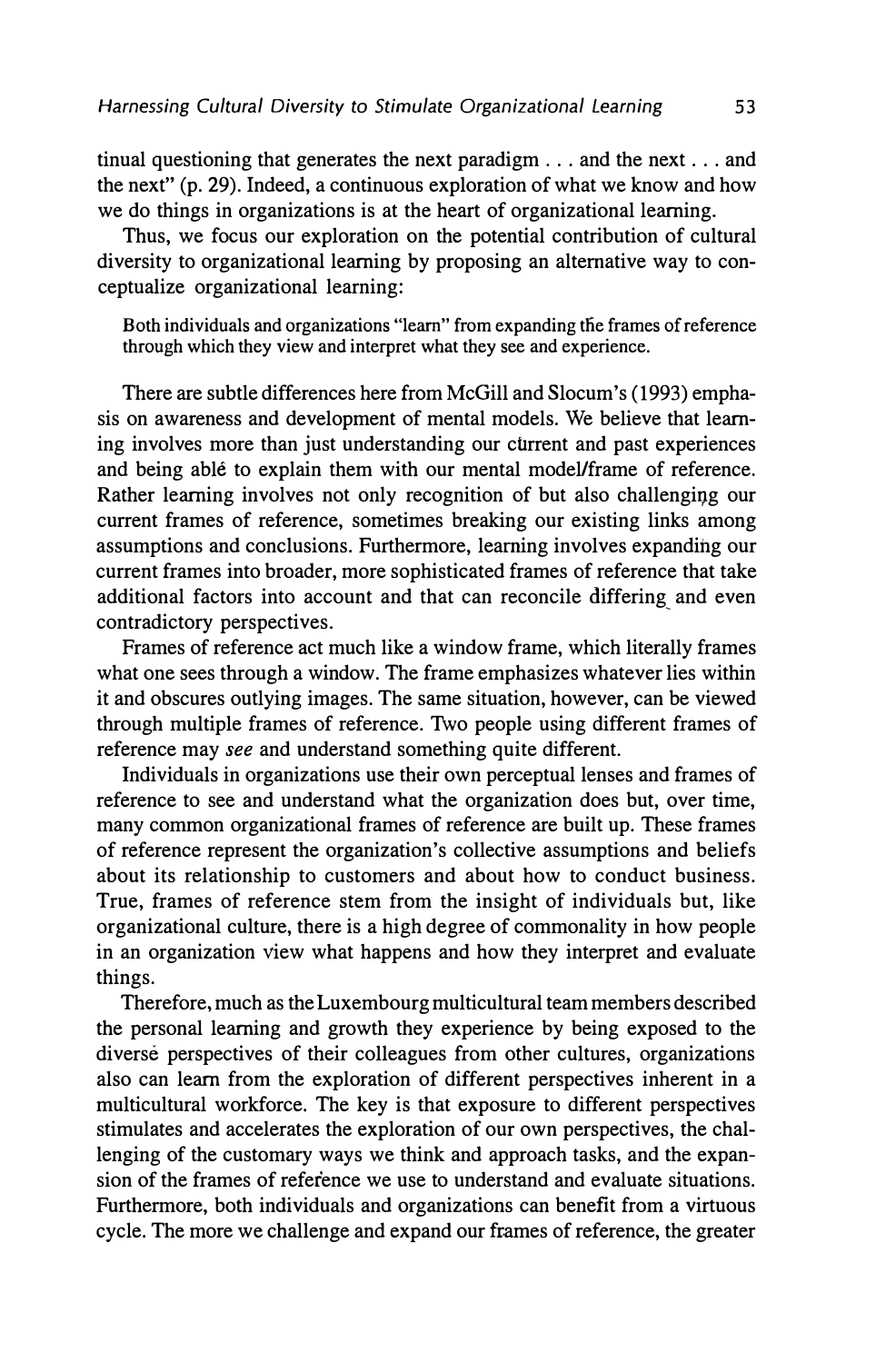ability to do so we develop and the more habitual the challenging and expanding becomes. Indeed, theorists such as Grant (1996) argue that it is the development of *learning capability,* rather than the *knowledge* acquired through organizational learning, which is key to organizational effectiveness.

#### **POTENTIAL BENEFITS OF LEARNING FROM CUL TU RALLY DIVERSE PERSPECTIVES**

Recent diversity literature has expanded our awareness of the benefits of diversity. We believe, however, that one of the most important benefits of cultural diversity stems from its potential to stimulate both individual and organizational learning and the resulting expansion of frames of reference used to understand what the organization does. The advantages of such expanded thinking for the organization are numerous and offer potential competitive advantage. Exploring what the organization does and how it does it from multiple perspectives enables a more thorough evaluation of decisions and problems (Preskill & Torres, 1999). Insight facilitated by expanded frames of reference can generate new approaches to business issues and practices.

Learning stimulated by cultural diversity also challenges the thinking of individuals and groups. Different perspectives represent, in a sense, divergent views of reality; therefore, the more perspectives we understand on the situation in question, the more complete view we have of reality. By trying to understand and reconcile diverse and even contradictory perspectives, we challenge ourselves to think at higher levels of intellectual complexity and to recognize that there are indeed many different ways to achieve goals. Taking into account and integrating diverse perspectives allows both individuals and organizations to see possibilities not seen before, to connect things and ideas in new ways, and to piece together patterns that may not have been previously apparent.

Perhaps the most important source of competitive advantage stemming from organizational learning lies in developing organizational flexibility, adaptability, and ability to change as appropriate in different contexts. However, a critical question must be raised: will expanded organizational frames of reference, created by integrating perspectives of culturally diverse people, automatically lead to adaptation and change in the organization? The question parallels an interesting debate in the organizational learning literature· about whether organizational learning results in change. Huber (1991) suggests that "an entity learns if, through its processing of information, the range of its potential behaviors is changed ... More organizational learning occurs when more and more varied interpretations are developed, because such development changes the range of potential behaviors" (p. 126).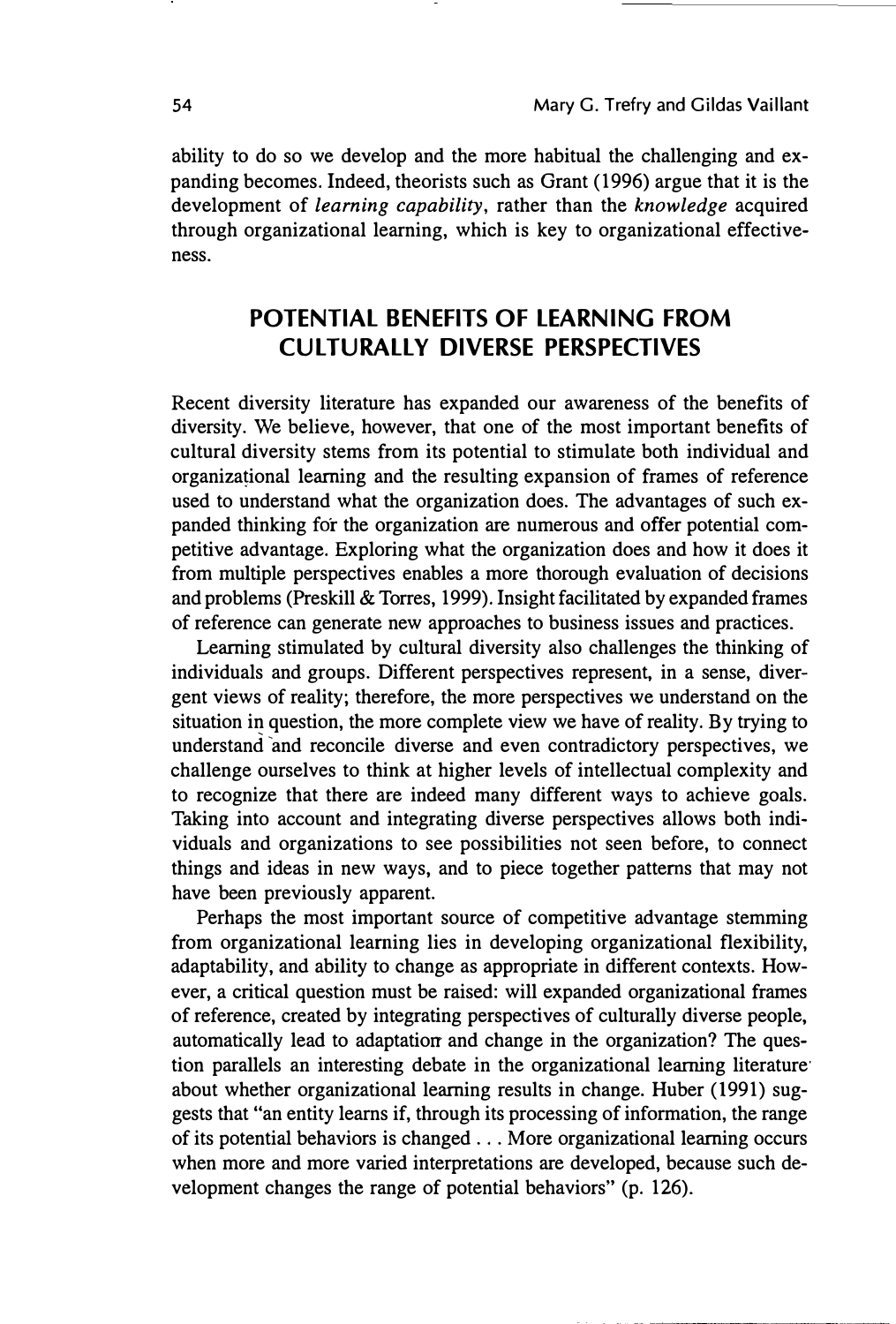An argument can be made that we do not necessarily change our behavior when we learn something new, nor do we necessarily *need* to change it. The advantage of organizational learning is more an issue of *flexibility.* What we have learned may enable us to change our behavior if we so choose. Leaming, whether at the individual or organizational level, expands our range of options. Wijnhoven (2001) suggests that the topic of organizational learning is popular currently because it involves efforts to expand an organization's repertoire of actions to deal with increasingly complex and dynamic environments. Such flexibility is important in today's organizations, in order to be more congruent with the needs of changing environments and the needs of specific markets and cultures.

#### **IMPLICATIONS FOR ORGANIZATIONS**

So what do all these ideas mean for organizations hoping to maximize the learning potential inherent in cultural diversity? In this final section we discuss the necessity for a proactive and strategic approach to learning from diversity, give several examples, and briefly outline organizational aspects that will need attention.

#### A Strategic Approach to Learning

When individuals alter their behavior it is usually with the hopes of obtaining better results. Likewise, at the organizational level, learning is often aimed at increasing the range of behavioral options, better matching organizational behavior and strategies to the requirements of different situations, and achieving better results. As is the case for individuals, the learning may result from acquiring relevant knowledge, purposeful exploration, or from experience, either positive or negative.

Although experience is a good teacher, relying on it solely presents several problems. Valuable resources, time, and reputation may be lost in the meantime. Moreover, we do not always learn from negative experiences because we are likely to attribute the problems or lack of success to other factors. Indeed, we are often inhibited in our ability to learn from experience by our operative frames of reference. Thus, a more proactive strategic approach to learning from cultural differences is necessary in order to develop the learning process and to achieve the best organizational results. Such an approach can enable management, and employees at all levels, to deliberately integrate different perspectives into existing organizational frames of reference and to create new and broader frames of reference. In addition, a strategic approach will accelerate the learning, enable integration of the learning into management practices, and will magnify the learning phenomenon and its benefits.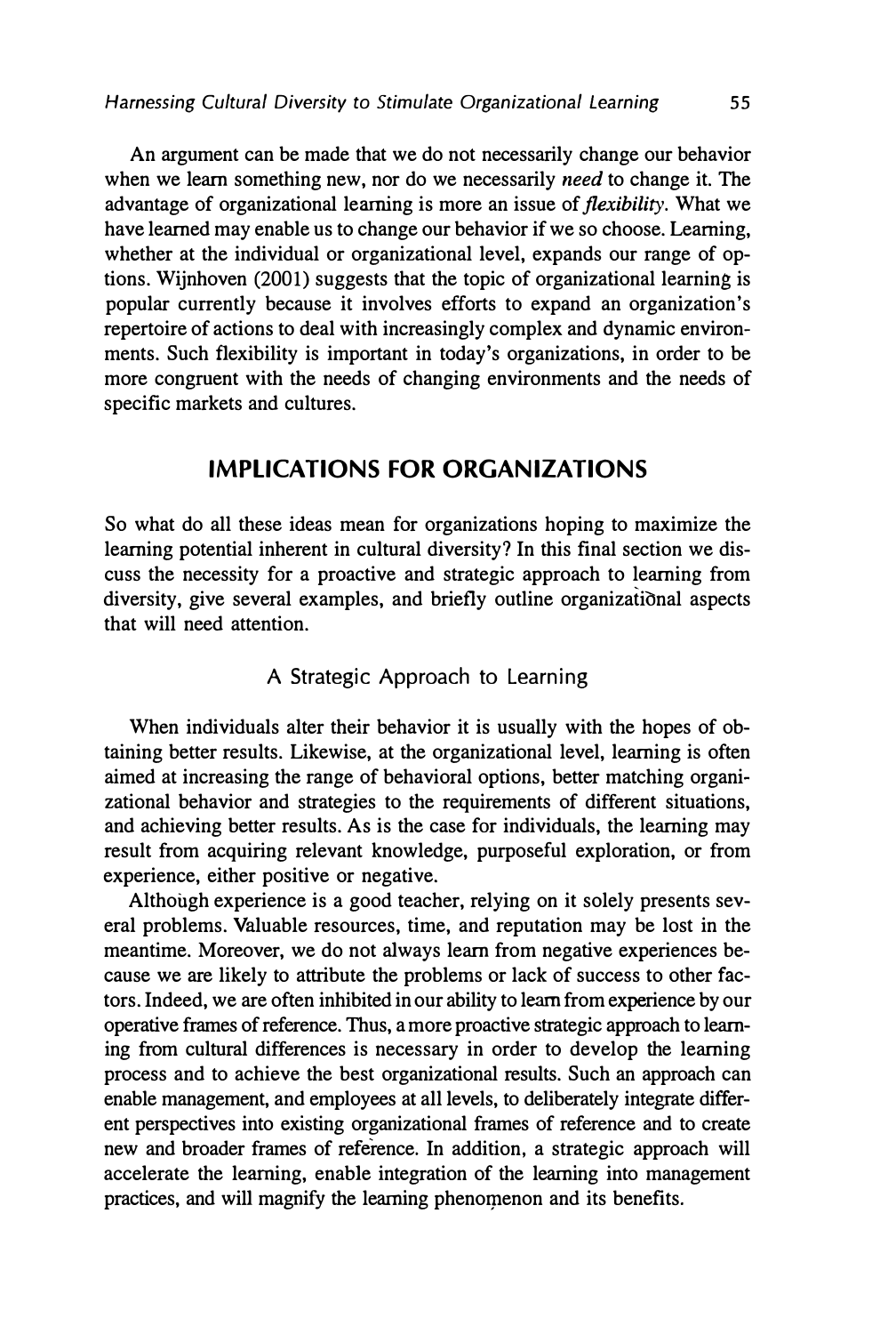Two examples help to clarify the idea of a strategic approach. One possibility is the periodic purposeful exploration of what the organization-or division, department or team--does and how it does it, viewed from the perspectives of people with different cultural backgrounds. The goal is to use diversity of perspectives to develop understanding of organizational issues and the factors that affect organizational practice. But the sharing of differences must go beyond perspectives on any particular issue, however. Exploration of the concerns and values underlying those perspectives will go a long way toward uncovering the assumptions that heavily influence our thinking and our decision-making but which are rarely explicit. Why are such concerns important in a given culture? Why are various outcomes valued? Why are certain practices desirable or undesirable?

Another possibility is adding a few extra steps to the organization's existing decision-making process in order to explore the perspectives and underlying assumptions of different cultures. It is essentially an extension of what some companies already do in varying the characteristics of products or services and how they are marketed in different locations. The same consideration can be given to other organizational issues, to management practices and to interaction among people. For example, in problem-solving or deciding what actions should be taken, people can share their own perspective, why such a perspective is appropriate in their own culture, and what cultural values, concerns and assumptions influence that perspective. Differences as well· as common elements can be explored in order to integrate all concerns into the decisions made.

#### Organizational Aspects Requiring Attention

Our contention is that important learning can occur at both individual and organizational levels by interacting with those of different cultures-but in both cases, there must be openness and willingness to learn as well as value placed on learning. Moreover, organizations must be willing to view the time and effort needed to learn from differences as a strategic investment. Organizational support for learning will require management infrastructures consistent with such goals as well as changes in organizational culture, policies, processes, and procedures. Each of the issues summarized briefly below will require substantial attention.

*Organizational Culture.* The organizational culture must value organizational learning, diversity of backgrounds and cultures, and differences of perspective. The culture must be one that makes it normal, desirable, and safe to learn from differences. Management rhetoric about value placed on learning will be important but, by no means, sufficient. There must be congruence between what people hear and what they experience.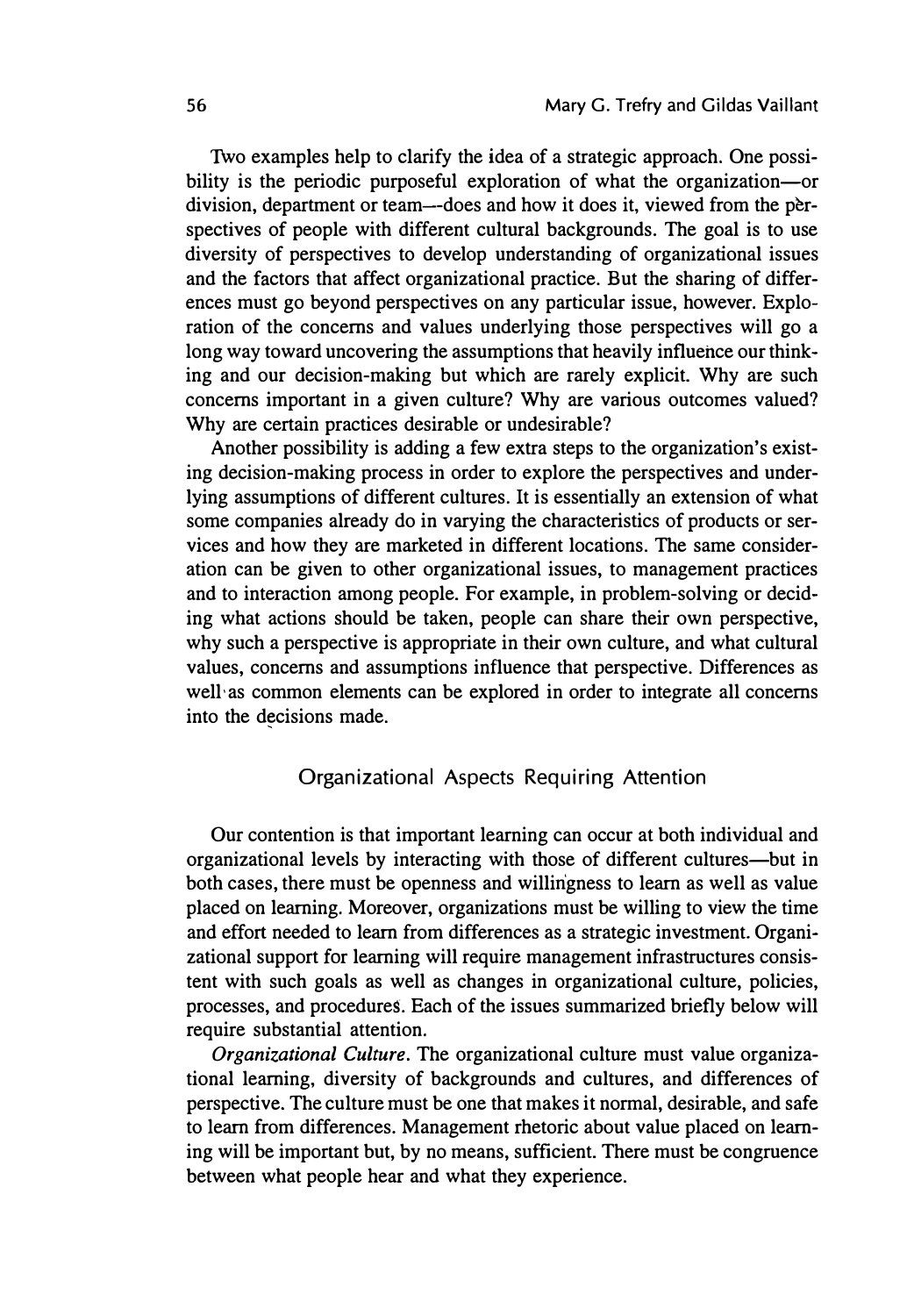*Learning Processes and Procedures.* Organizational support should involve explicit strategies for organizational learning and the development of learning infrastructures, processes, and techniques employees can use in achieving the learning. Organizational ground-rules for airing, exploring, and learning from differences are crucial. As Schein (1993) puts it, "we will need technologies and mechanisms that make it possible for people to discover that they use language differently, that they operate from different mental models, and that the categories we employ are ultimately learned social constructions of reality and thus arbitrary" (p. 44).

*Training.* Training efforts should help employees understand that learning from our differences will naturally involve discomfort, misunderstanding, and occasional conflict, but that those uncomfortable times can lead to growth and learning both for the individual and the organization. They need to be convinced that the time, effort, and discomfort are worthwhile. In addition, cross-cultural training is imperative for increasing sensitivity to cultural differences and enhancing cross-cultural interaction skills that will enable organizational learning.

*Organizational Selection Processes.* Because there is variation among people in terms of their willingness to be exposed to cultural differences and their seeming ability to learn from those differences, organizations must pay careful attention. to selection of employees who will be working in crosscultural situations and those in key positions who can significantly contribute to organizational learning.

*Organizational Reward Processes.* Organizational learning achieved through exploration and integration of different perspectives must be rewarded. Those who demonstrate success in learning from differences should be in appropriate senior positions and should help to guide the learning process of others.

*Organizational Structure and Policies.* Traditional organizational mindsets and structures emphasize convergence of thought and practices. Yet the more sophisticated thinking enabled by learning from cultural differences would reflect the systems principle of equifinality-that there are, indeed, numerous way to achieve a given goal—and that there are rarely single right answers or courses of action.

If flexibility and adaptability are to be stimulated by understanding different perspectives, then managers must find ways to translate this flexibility of thought into flexibility of action. Rigid organizational structures and policies that require total integration of practices will destroy the very flexibility the organization needs to react appropriately in different contexts.

Allowing flexibility of action and structures to achieve the organization's purposes makes it all the more imperative that there is clarity of goals, desired results, and broad operating principles. But then individuals and groups need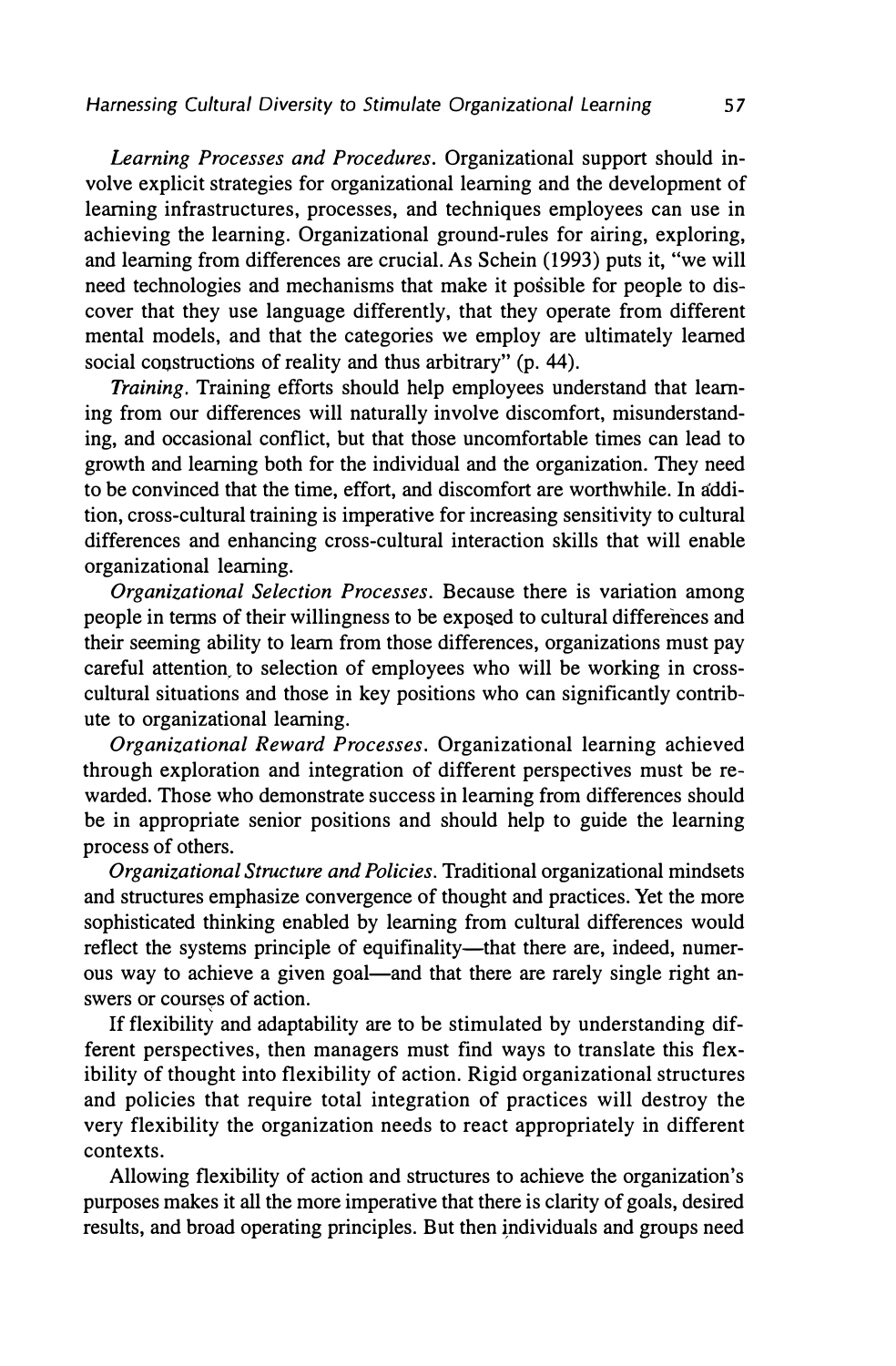the flexibility to achieve those desired goals and results in the most appropriate way in given contexts.

#### **CONCLUDING THOUGHTS AND DIRECTIONS FOR RESEARCH**

Organizations of the twenty-first century face myriad opportunities as well as challenges, all of which are influenced and even intensified by interaction with each other. Current frames of reference guiding what an organization does and how it does what it does must be continuously challenged and new ways of approaching business created. Such ability for self-challenge and self-renewal has received attention during the past decade in organizational learning and learning organization literature. Yet today few organizations could truly claim to be learning organizations. As McGill and Slocum (1993) suggest, "the actual building and maintaining of a learning organization is a Herculean task" (p. 12).

Another major concern occupying the attention of managers during the same time period has been the increasing emphasis on multicultural diversity and cross-cultural management. Organizations today face many challenges stimulated by the growing cultural diversity of their workforces and expanded operations across national borders. Simply having an international workforce, however, does not necessarily mean that an organization and the individuals in it are prepared and able to demonstrate effective international organizational behavior and to develop effective international strategies.

Achieving effective interactions among culturally diverse people, building appropriate context specific and international management strategies, and ensuring continued organizational success in a constantly changing business environment all require learning at every level in organizations. We have argued that the very diversity that heightens challenges for today's organizations also, fortunately, offers immense potential for accelerating individual and organizational learning.

We will be the first to admit, however, that future research on the relationship between cultural diversity and organizational learning will be difficult at best. The organizational learning literature is plagued not only by concep tual discrepancies but also by lack of operational definitions of learning, which will be needed to measure organizational learning. Moreover, whereas the presence of cultural diversity in an organization is easy enough to determine, *how* that diversity is approached and used is not so simple to measure systematically. Nonetheless, the aspects needing attention identified previously provide a starting point for characterizing an organization's approach to learning from diversity.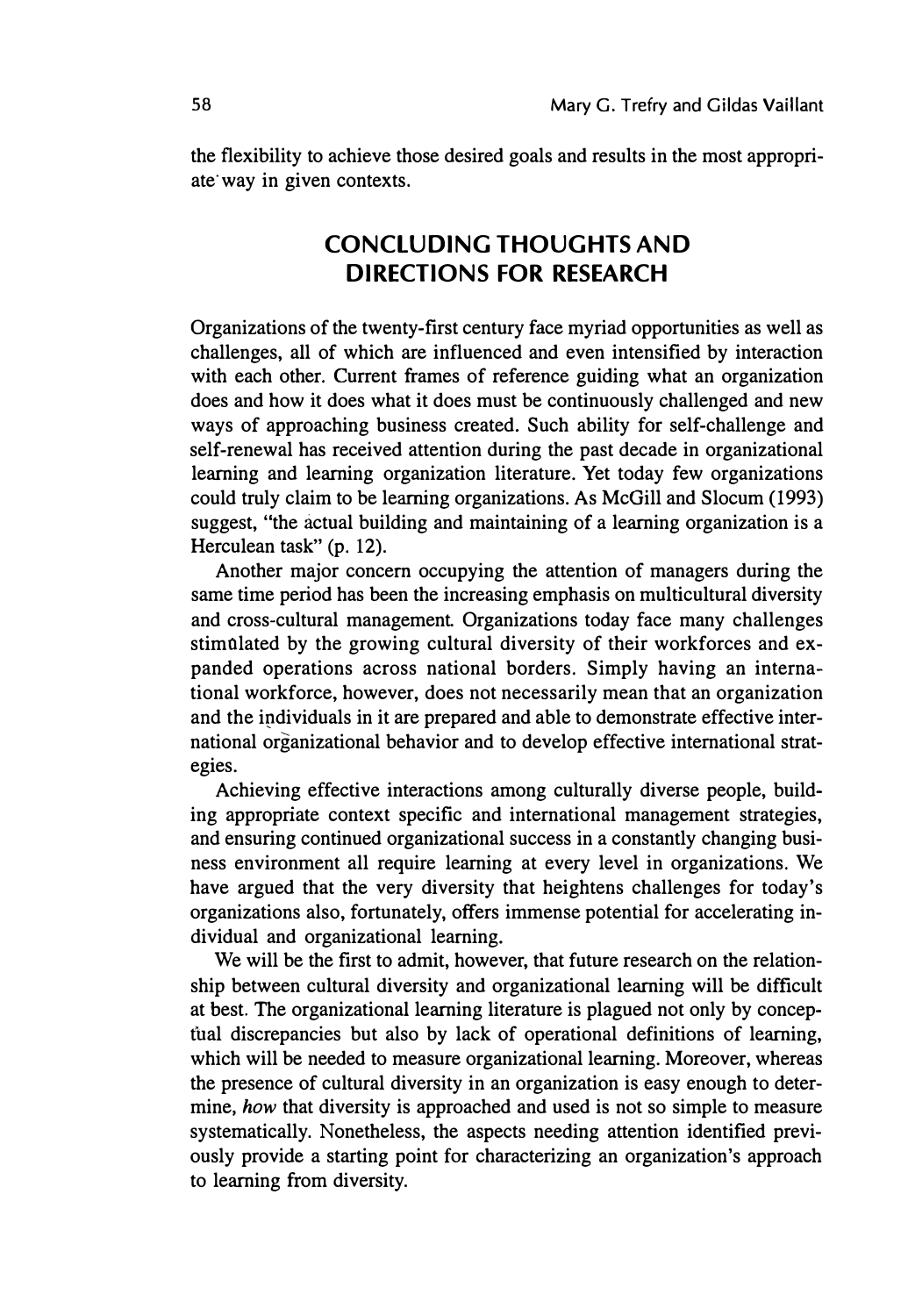We firmly believe that the presence of such research problems does not diminish the importance of the ideas. The value and attention organizations place on learning from cultural diversity can be a powerful theme to unite organizational efforts to succeed in today's global marketplace.

#### **REFERENCES**

- Adler, N. (2002). *International dimensions of organizational behavior* (4th ed.). Cincinnati: South-Western.
- Argyris, C., & Schön, D. A. (1996). *Organizational learning II: Theory, method, and practice.* Reading, MA: Addison-Wesley.
- Chawla, S., & Renesch, J. (Eds.). (1995). *Learning organizations.* Portland, OR: Productivity Press.
- Cohen, M. D., & Sproull, L. E. (Eds). (1991). *Organizational learning.* Thousand Oaks, CA: Sage.
- Cook, S. D. N., & Yanow, D. (1993). Culture and organization learning. *Journal of Management Inquiry, 2* (4), 21-36.
- Cox, T. H., & Blake, S. ( 1991). Managing cultural diversity: Implications for organizational competitiveness. *Academy of Management Executive, 5* (3), 45-56.
- Cyert, R. M., & March, J. G. (1963 ). *A behavioral theory of the firm.* Englewood Cliffs, NJ: Prentice Hall.
- Duncan, R., & Weiss, **A.** (1979). Organizational learning. *Research in Organizational Behavior, 1,* 75-123.
- Easterby-Smith, M. (1997). Disciplines of organizational learning: Contributions and critiques. *Human Relations, 50* (9), 1085-1113.
- Easterby-Smith, M., Burgoyne, J., & Araujo, L. (Eds.). (1999). *Organizational learning and the learning organization: Developments in theory and practice.* London: Sage.
- Fernandez, J.P., & Barr, M. (1993). *The diversity advantage.* New York: Lexington.
- Gardenswartz, L., & Rowe, **A.** (1993). *Managing diversity: A complete desk reference and planning guide.* Burr Ridge, IL: Irwin.
- Garvin, D. **A.** (1993). Building a learning organization. *Harvard Business Review, 71*  (4), 78-84.
- Gentile, M. G. (1996). *Managerial excellence through diversity.* Chicago: Irwin.
- Gilley J. W., & Maycunich, **A.** (2000). *Beyond the learning organization.* Cambridge, MA: Perseus.
- Golembiewski, R. T. (1995). *Managing diversity in organizations.* Tuscaloosa, AL: University of Alabama Press.
- Grant, R. M. (1996). Prospering in dynamically-competitive environments: Organizational capability as knowledge integration. *Organization Science,* 7, 375-387.
- Hofstede, G. (1997). *Cultures and organizations: Software of the mind.* New York: McGraw-Hill.
- Huber, G. P. ( 1991 ). Organizational learning: The contributing processes and the literatures. *Organization Science, 2,* 88-115.
- Joplin, J. R. W., & Daus, C. S. (1997). Challenges of leading a diverse workforce. *Academy of Management Executive, 11,* 32-47.
- Laurent, **A.** (1983). The cultural diversity of western conceptions of management. *International Studies of Management and Organization, 13* (1-2), 75-96.
- Loden, M., & Rosener, J.B. (1991). *Workforce America! managing employee diversity*  as a vital resource. Homewood, IL: Business One Irwin.